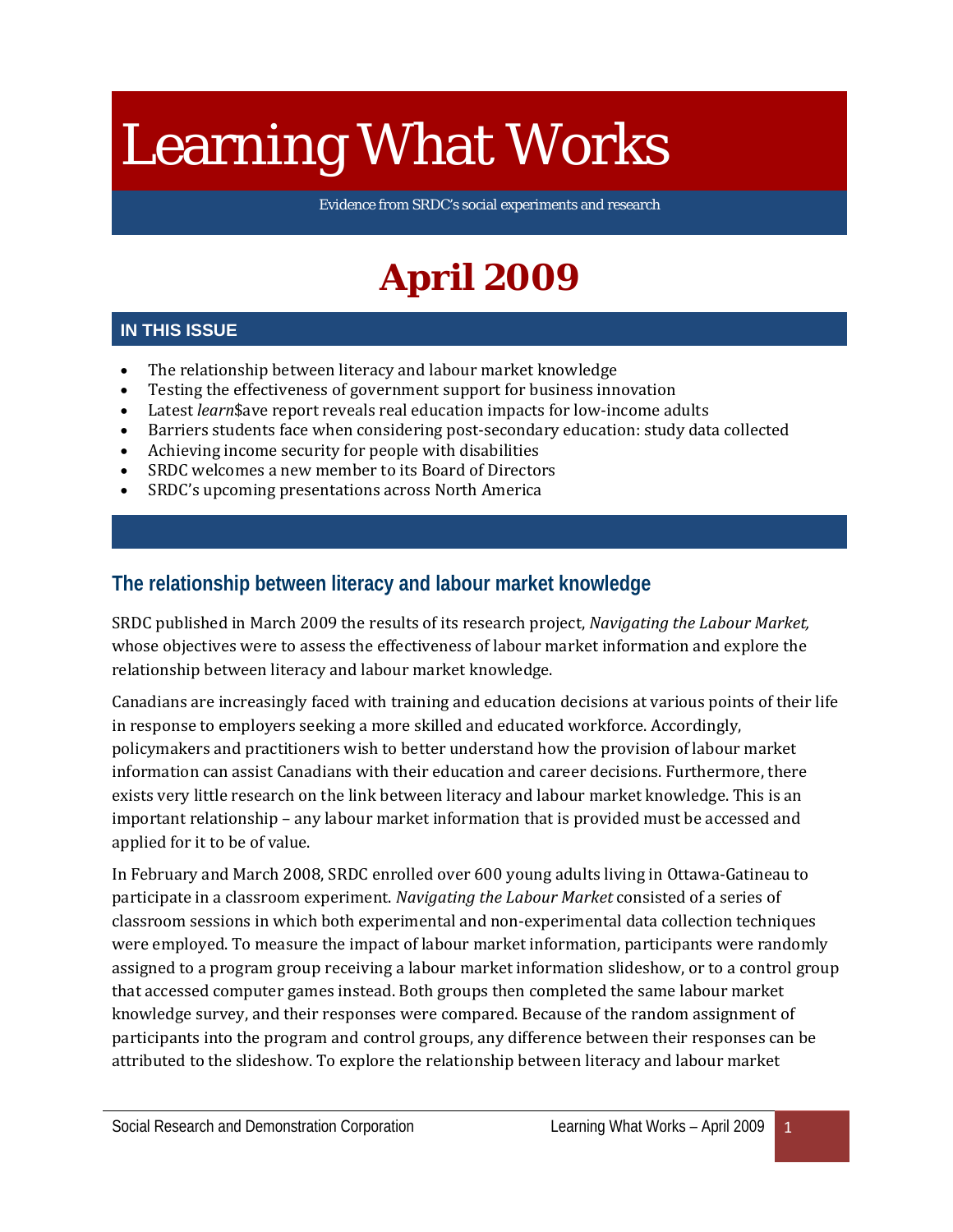knowledge, all participants also completed an online literacy test – the Canadian Literacy Evaluation – to assess their document, prose, and quantitative literacy. Literacy scores were then compared with scores on the labour market knowledge survey.

The results of this experiment showed that the labour market information slideshow had positive impacts on labour market knowledge. Participants who viewed the slideshow demonstrated better knowledge of labour market facts, more competency in assessing and reacting to labour market trends and developments, and tended to think more positively toward education as a factor in labour market success. Given the modest nature of the labour market information intervention used for this project, the presence of even small impacts is noteworthy and lends support to labour market information initiatives.

On the relationship between literacy and labour market knowledge, findings showed them to be strongly correlated. The participants with higher literacy were more than twice as likely to also have high labour market knowledge; those with lower literacy scored lower on the labour market knowledge survey.

Another finding was that labour market information in this project had greater impact on people with higher literacy. Even after viewing the slideshow, those with lower literacy had lower scores on the labour market knowledge survey than people with higher literacy in the control group. This suggests that, for people with lower literacy, more or different forms of labour market information may be more appropriate, or they may be better served with interventions to increase literacy before receiving labour market information.

SRDC designed and conducted the *Navigating the Labour Market* project for Human Resources and Skills Development Canada.

[Read the report](http://www.srdc.org/uploads/NLM_report_ENG.pdf)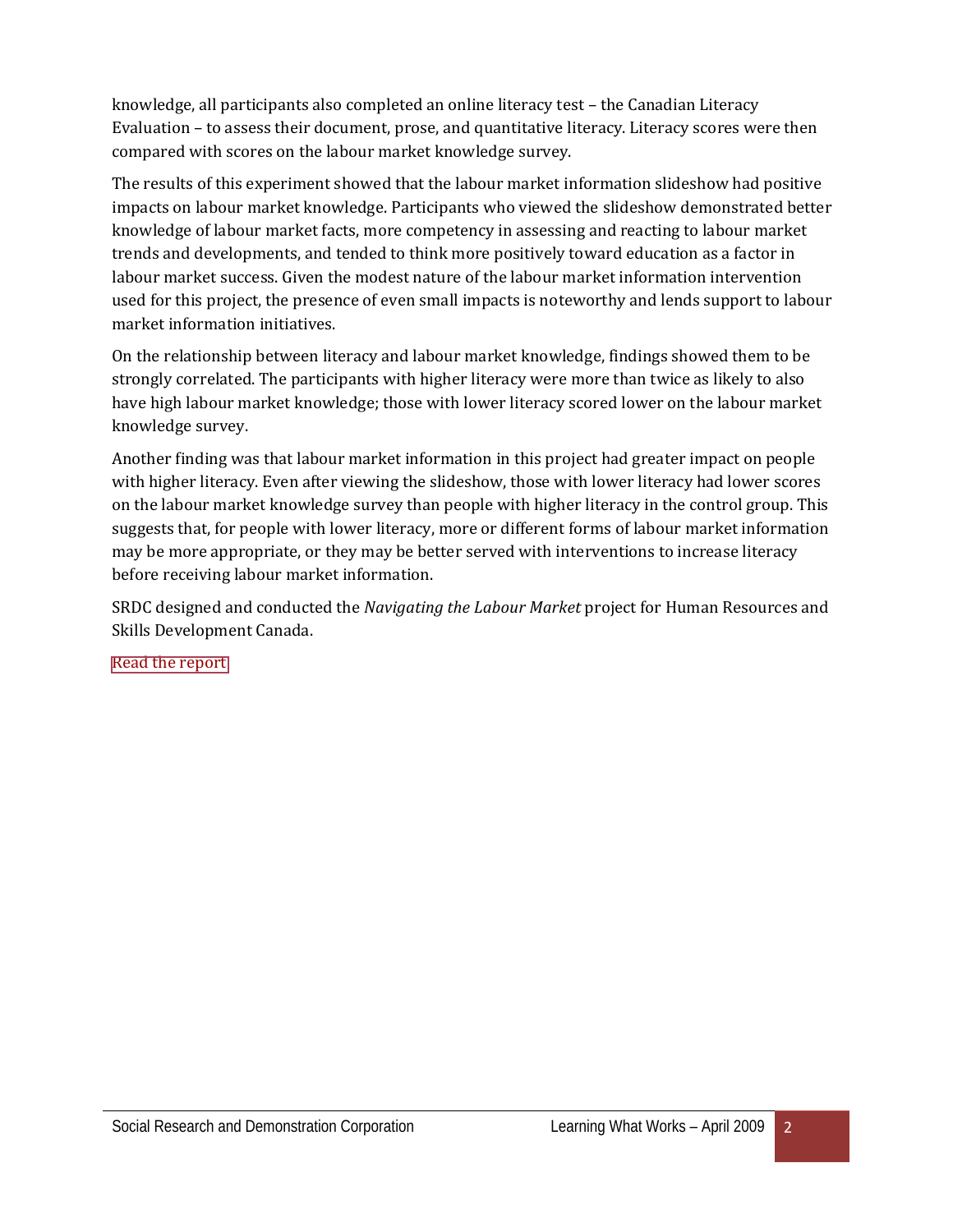# **Testing the effectiveness of government support for business innovation**

In January, Jean-Pierre Voyer, SRDC president, and Doug Tattrie, SRDC senior research associate, presented a study on field experiments and government support for business innovation to academics and experts at a roundtable discussion hosted by Industry Canada.

The innovation performance of Canada's business sector has been poor compared to other G-7 countries. The government of Canada spent \$5 billion in 2008 to help business innovation, but there is poor understanding of whether, and to what extent, government assistance makes a difference. As a consequence, Industry Canada commissioned SRDC to conduct a study on the feasibility of using randomized field experiments to test the effectiveness of government-support programs for business innovation as well as research and development (R&D). Field experiments have rarely been used with firms and have never been used to test R&D support programs.

For reasons of cost and sample size, the SRDC study focused on small firms who are already conducting R&D. For these firms, SRDC concluded that it would be feasible to use a field experiment to test the effect of an incremental increase in an R&D tax credit. SRDC also found that it would be feasible to test experimentally the effect of the potential to receive an incremental increase in a grant for R&D. Both experiments would make use of existing government organizations to minimize operational costs and complexity. The relative effectiveness of an extra tax credit versus extra grant funding could be tested in a larger experiment in which some firms have the potential to receive an extra R&D tax credit, while other firms have the potential to receive an extra R&D grant.

SRDC's presentation of the study was followed by comments from academics and experts.

Gary Burtless of the Brookings Institution praised field experiments for their credibility and transparency. He said that alternative methods have difficulties in establishing causality and dealing with selection effect. He added that the R&D tax-credit experiment proposed by SRDC was better developed than the R&D grant experiment. [G.Burtless's presentation.](http://www.srdc.org/uploads/Burtless_presentation.pdf)

Guy Lacroix, professor of the Université Laval, spoke in favour of experiments, but also proposed a regression-discontinuity design as an alternative method for evaluating R&D grants. He expressed concern that experiment results might be distorted due to spill over effects between firms inside the experiment and those outside it. [G.Lacroix's presentation.](http://www.srdc.org/uploads/Lacroix_presentation.pdf)

Ken McKenzie, professor at the University of Calgary, was also generally favourable, but he was concerned that sudden increases in government support for R&D might only increase the wages of researchers, not the number of R&D projects. He urged more examination of general tax measures and supply-side measures to encourage R&D. [K.McKenzie's presentation.](http://www.srdc.org/uploads/McKenzie_presentation.pdf)

Additional comments suggested that an experiment would need to allow sufficient time for firms to plan how to use government support. There was concern that an experiment might neglect the effect of government support on encouraging new R&D performers. Another concern suggested that firms might shift some R&D over time to capture the temporary incentives of the experiment. This effect may make government support appear more effective than it is in reality.

Read the [SRDC feasibility study](http://www.srdc.org/uploads/ICroundtable_SRDC_study.pdf) Read the [roundtable summary](http://www.srdc.org/uploads/ICroundtable_summary.pdf)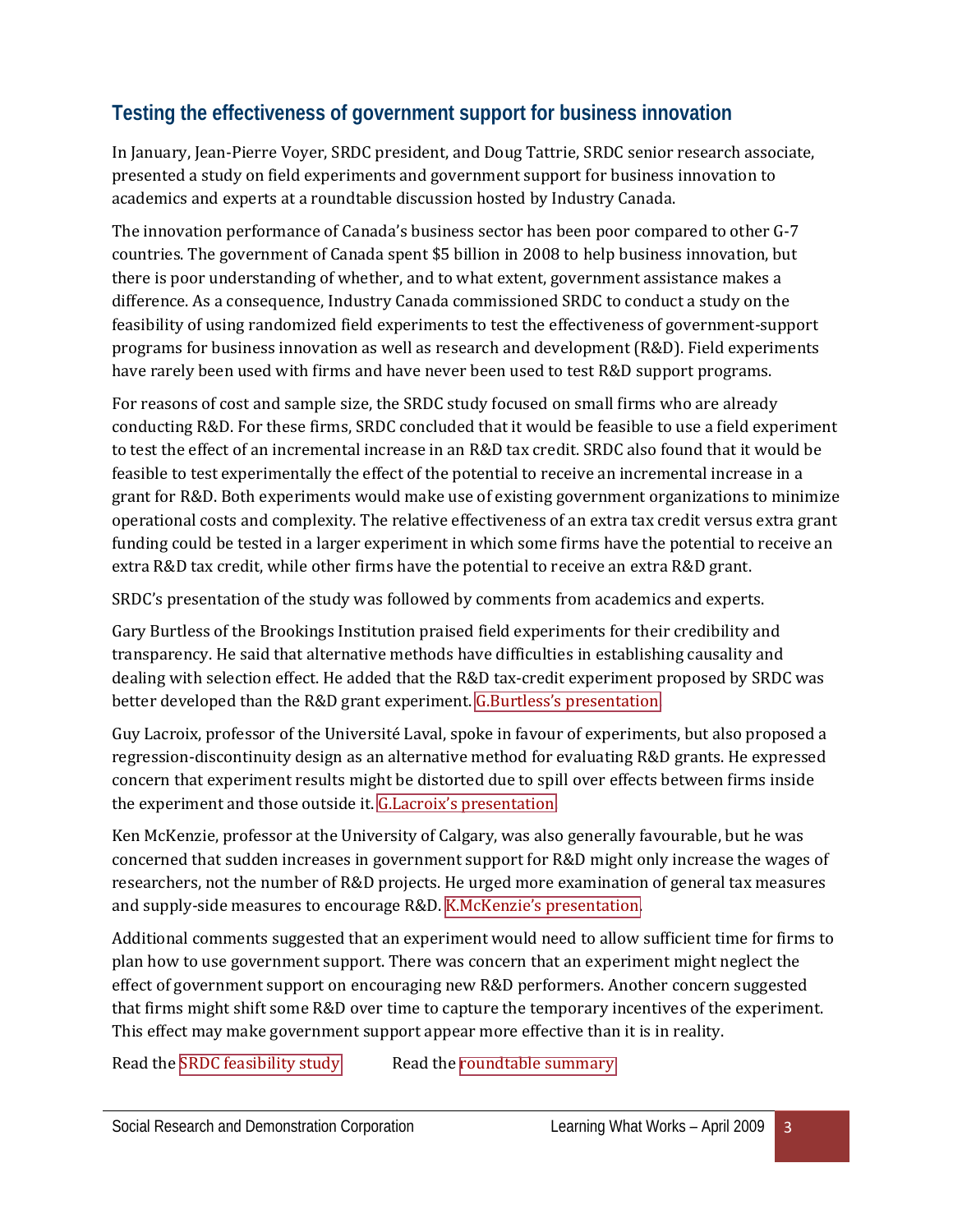# **Latest** *learn***\$ave report reveals real education impacts for low-income adults**



In March 2009, SRDC released a report on the intermediate impacts of the *learn*\$ave Individual Development Accounts (IDAs) Project. By matching lowincome adults' deposits in a special account, IDAs are designed to encourage them to save money so as to accumulate major assets, such as a house, start a small business, or increase education as a means of improving their economic situation.

In *learn*\$ave, program group participants received \$3 in matched credits for each \$1 they put aside in their *learn*\$ave account. Participants could earn up to \$4,500 in credits for education or a small-business start-up, which are activities expected to enable them to improve their economic well-being. They were also given financial education to enhance their budgeting and financial literacy skills, as well as case management assistance to reinforce savings goals. SRDC tested research hypotheses concerning *learn*\$ave's impacts on savings and education enrolment, among other outcomes. It used a random assignment design to compare the outcomes of program group participants to those of a control group of similar participants who did not receive the matching credits or services.

The first set of results presented in the report indicates that, over the first 40 months, *learn*\$ave has not had much of an impact on overall average saving levels. Results further indicate that *learn*\$ave has not appreciably increased average net worth. However, it has altered the composition of assets, leading specifically to higher bank-*learn*\$ave account balances, fewer or cheaper household assets, and lower retirement savings. There were also positive budgeting impacts, where financial training and case management played a significant role. There is no evidence that *learn*\$ave has caused participants to borrow, work more, or suffer increased hardship.

The other set of results indicates that the *learn*\$ave IDA has fulfilled the objective of encouraging low-income adults to enhance their skills. The positive education impacts have been widespread for all low-income participants – those with only a high school certificate or a university degree, and those who are Canadian-born or new immigrants. Moreover, these impacts have taken place mostly in university and college programs, not courses. Completion of post-secondary education programs is more likely to pay off in terms of improved labour market outcomes, rather than the completion of individual courses or degrees at lower education levels.

This is the second of three impact reports, the last of which will be released later this year. The *learn*\$ave project was conceived and implemented by Social and Enterprise Development Innovations [\(SEDI\)](http://www.sedi.org/html/splash/index.asp) thanks to the funding of Human Resources and Skills Development Canada. SRDC is conducting the evaluation of the project.

[Read the report](http://www.srdc.org/uploads/learnSave_IIR_ENG.pdf)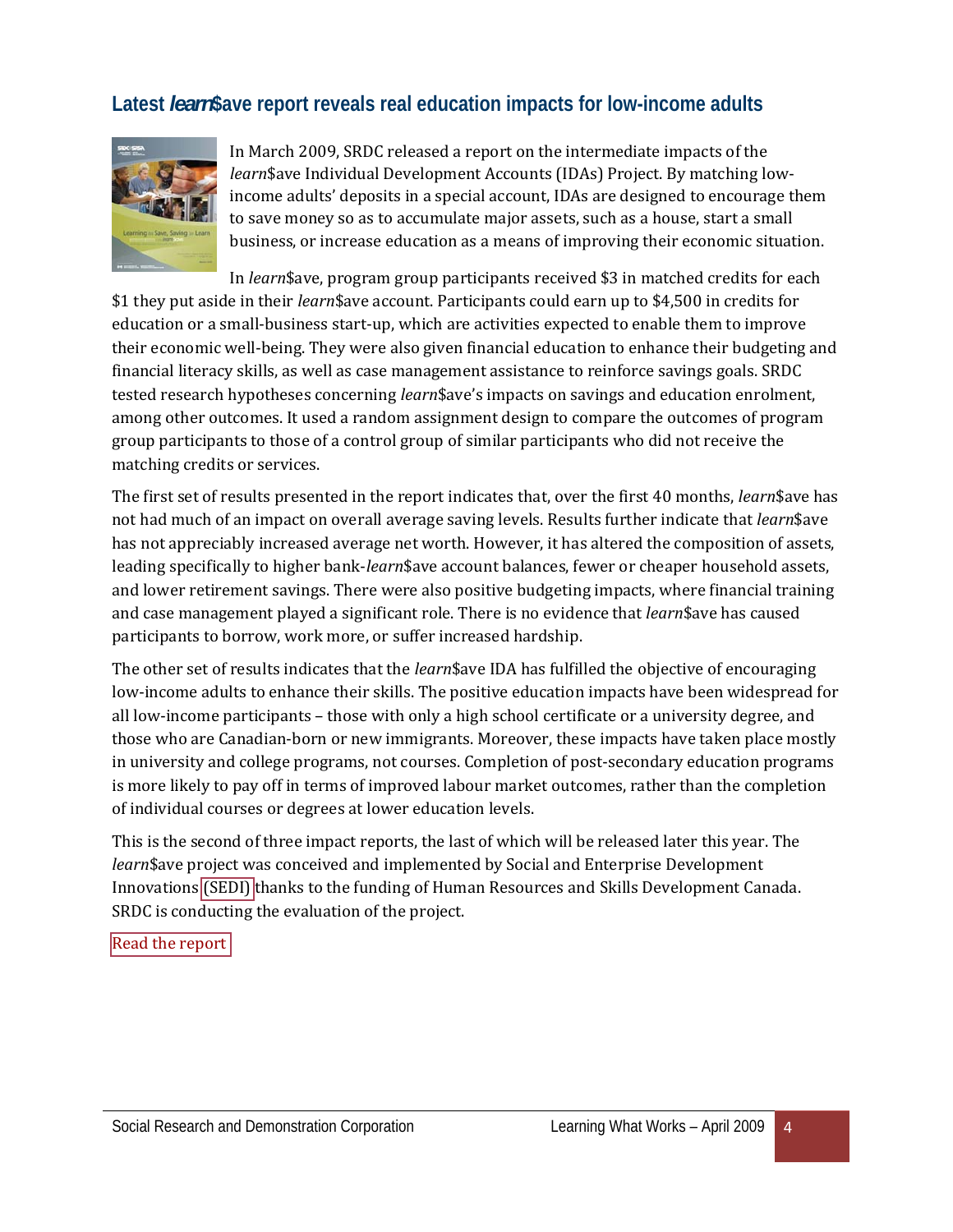## **Barriers students face when considering post-secondary education: study data collected**

SRDC and CIRANO (Centre interuniversitaire de recherche en analyse des organizations) have just completed the data collection phase in an ongoing study that investigates some of the barriers students may face when deciding whether or not to enroll in post-secondary education (PSE). Funded by the Canada Millennium Scholarship Foundation and the Higher Education Quality Council of Ontario, the study involved close to 1,400 students across 4 Canadian provinces. Students were either in their final year of high school or their first year of CEGEP (collège d'enseignement général et professionnel); in either case, the outcome of interest was a willingness to pursue further post-secondary education.

Surveys were administered to students and their parents to capture some key characteristics that are known to influence PSE participation, such as academic ability, parental education, family income, and distance of residence from a university. This study went one step further than most previous research in asking to what extent PSE participation was influenced by the financing options that were available to prospective students. Because funding formulas for student financial assistance have been based largely on net cost (that is, cost of studies relative to family income), many applicants from disadvantaged groups have been eligible only for student loans rather than grants. Low PSE participation rates among such groups may reflect an unwillingness to incur high levels of debt. To what extent would participation increase if grants were more widely available?

The study addressed this question by using an innovative experimental design in which participants were asked to make real rather than hypothetical choices. For instance, participants were given a number of choices between various forms of financing for full-time PSE (loans or grants up to \$4,000) and significant but smaller amounts of money (up to \$700). They were informed that at the end of the session they would be compensated for one of their choices, selected at random. Not knowing which choice would be selected meant that any of them could involve real stakes, and thus provided participants with a strong incentive to reveal their true preference in each case.

The study was designed so that students who are not interested in PSE should opt for the money each time, whereas those who are strongly motivated to attend PSE but need financial assistance should choose student aid most of the time, regardless of whether it is in the form of a loan or a grant. The most interesting choices are those made by students at the margin, that is, those who are somewhat motivated to attend PSE, but may be debt averse. They may vary their willingness to invest in PSE as a function of the financing options available – for example, they may be more likely to choose smaller amounts in the form of grants rather than larger amounts in the form of loans. These decisions tell us how generous financial assistance needs to be in order to induce marginal participants to invest in PSE.

SRDC and CIRANO are hoping to release two reports in the fall of 2009 – one covering the entire population and another focusing on students in Ontario.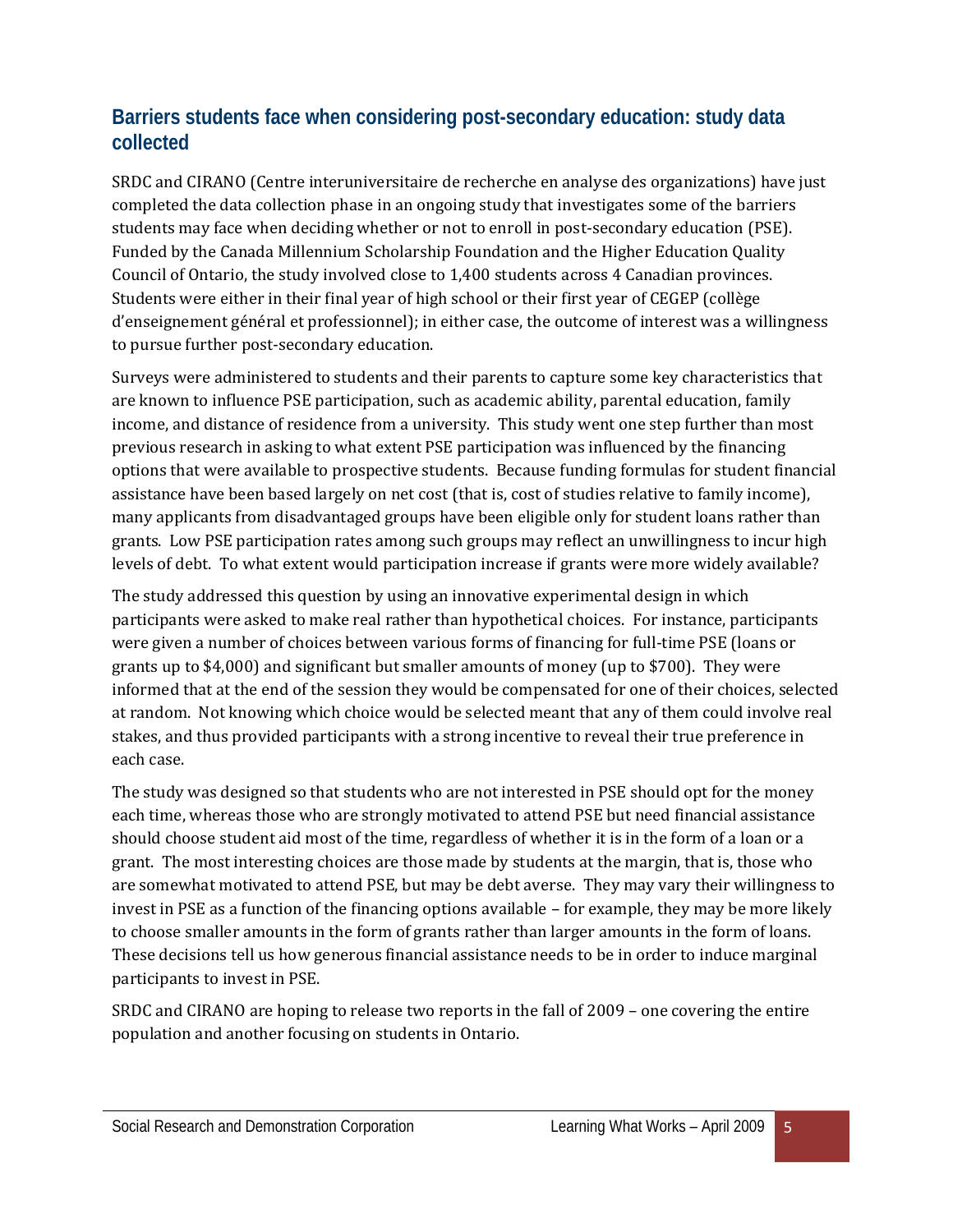# **Achieving income security for people with disabilities**

SRDC along with other experts from across Canada were invited to a one day roundtable discussion on achieving income security for people with disabilities at the MaRS Collaboration Centre in Toronto in January 2009. After a morning of insightful debate and discussion among roundtable participants, Karen Myers, a senior research associate at SRDC, delivered a presentation on increasing labour market access for persons with disabilities.

The issue is not an easy one to tackle. Although considerable research evidence suggests that substantial numbers of Canadians with disabilities are willing and able to work, in any given year, less than half of people with disabilities report paid employment. People with disabilities are supported through an extensive patchwork of programs at all levels of government, including the Canada Pension Plan Disability Program (CPPD), employment insurance sickness benefit, private insurance plans, provincial and territorial social assistance and disability programs, workers' compensation, and several disability tax expenditures. Most income disability programs have strong work disincentives. Going to work often leads to significant additional costs such as transportation. In addition, lack of integration across federal and provincial programs means that people with disabilities may be left without income and personal supports as they enter, stay, or leave the labour force. Perhaps more important, going to work can lead to the loss of program eligibility. This may create a serious problem if circumstances change and an individual is unable to work for a period of time.

SRDC presented four approaches for removing barriers and improving supports needed to assist persons with disabilities to access the labour market:

- extending the benefit period for employment insurance sickness benefits,
- ensuring that working individuals have continued access to drug and extended benefits,
- using disability support centres to deliver integrated supports and services, and
- providing working individuals with earning supplements designed to make work pay.

Given the well-established work disincentives built into most public income support programs, it was the last option (providing earning supplements) that generated the most interest around the table. This option involves the provision of an earning supplement to individuals with disabilities who work a minimum of 16 hours. The supplement would be designed to be generous enough to make working worthwhile. The total income from earnings plus the earning supplement would need to exceed the total income from continued income support payments and would need to cover additional costs associated with working. The ability to return to income support when needed gives working persons with disabilities that are episodic in nature, the flexibility and support to move in and out of the labour market.

The roundtable was organized by the Planned Lifetime Advocacy Network (PLAN) and the Canadian Working Group on HIV and Rehabilitation (CWGHR). Energized by the discussions of the day, participants agreed to meet again over the summer of 2009.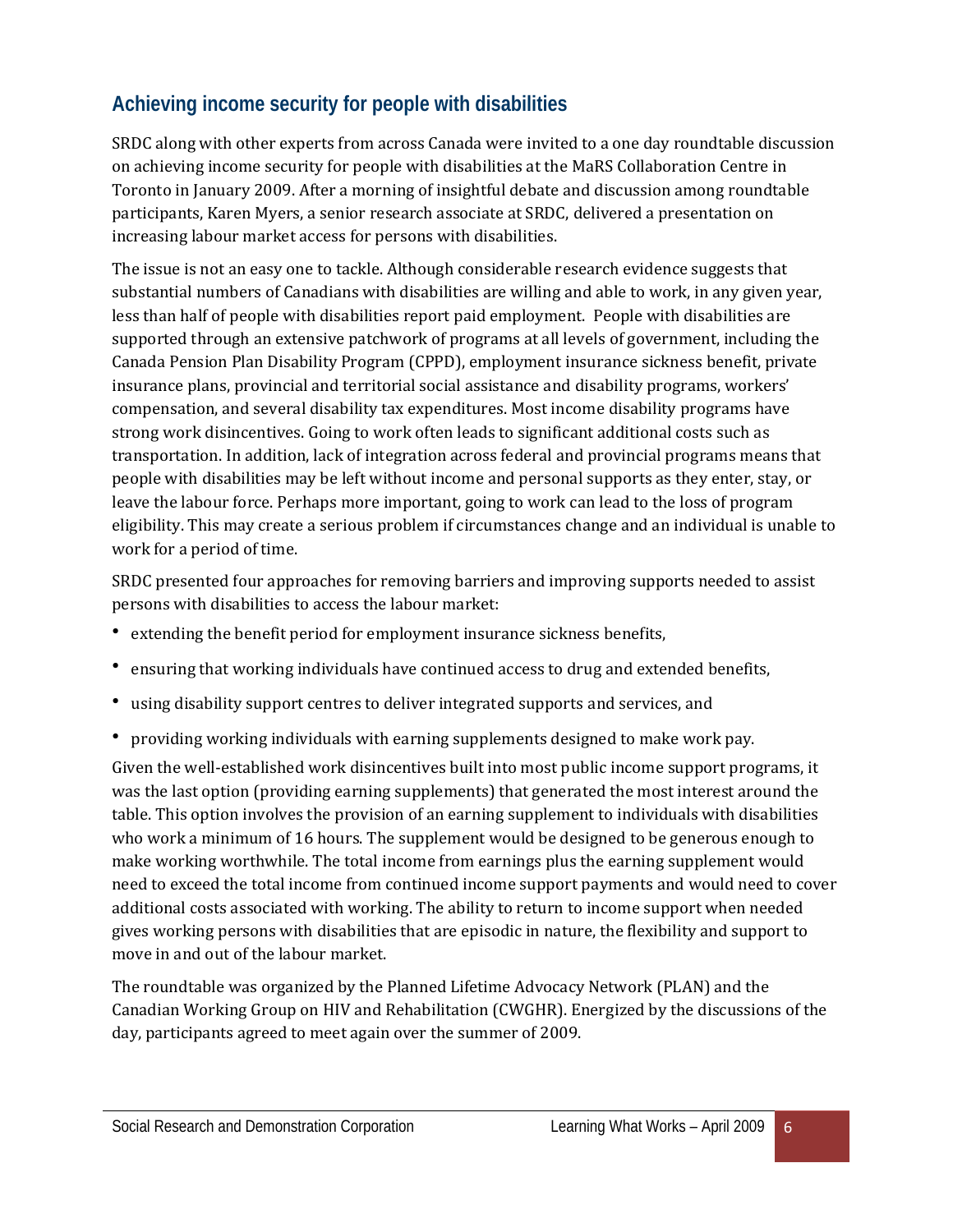# **SRDC welcomes a new member to its Board of Directors**



SRDC is pleased to welcome Suzanne Herbert as the latest member of its Board of Directors.

Suzanne Herbert has had a long and distinguished career in the Ontario public service, working with different governments for over 25 years. She served as deputy minister of the Ministry of Northern Development and Mines, the Ministry of Education and the Ministry of Community and Social Services. Prior to these portfolios, she served as assistant deputy

minister of Operations for the Ministry of Community and Social Services as well as CEO of the Ontario Housing Corporation.

A commitment to excellence in policy development led her to develop within the Ontario public service an initiative to promote excellence in policy leadership and program design, which she then co-chaired with the Secretary of Cabinet. She served on Queen's School of Policy Studies Advisory Committee and represented Canada for several years in the Education Directorate of the Organization for Economic Co-operation and Development (OECD).

Ms. Herbert has an abiding interest in social and economic policy development and the interface between research, politics, policy formulation, and program implementation. Now retired, she lectures, offers consultancy services on a part time basis, and volunteers with several organizations.

She and her husband have three children, who while they are independent, return home for sustenance on a regular basis.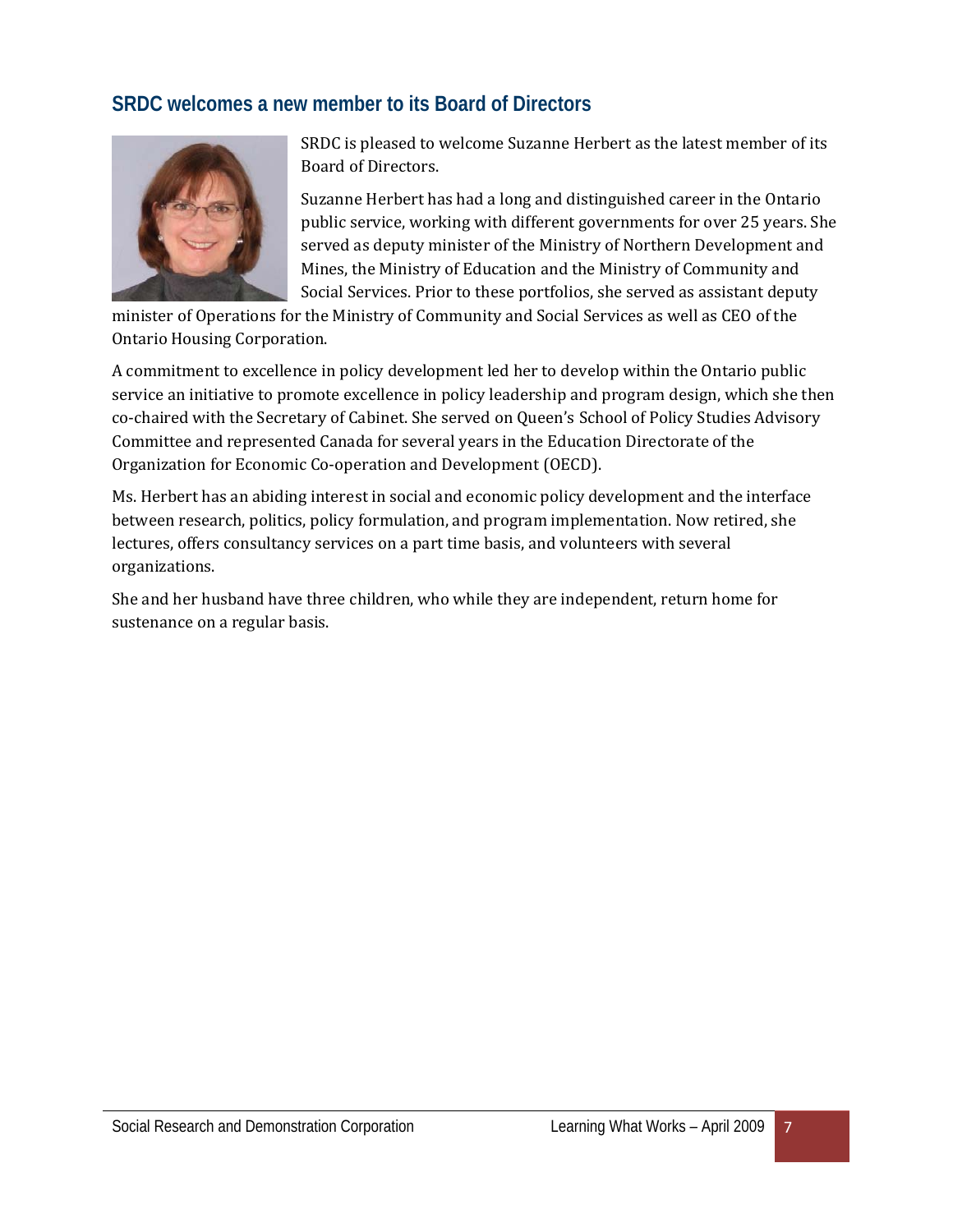# **SRDC's upcoming presentations across North America**

#### **May 4-5. Statistics Canada's annual Socio-Economic Conference, Gatineau, Québec:**

- Intermediate impacts of the *Future to Discover* Pilot Project, by Sheila Currie.
- Final results of the Community Employment Innovation Project, by David Gyarmati.
- Final results of the *learn*\$ave Individual Development Accounts Project, by Norm Leckie.

#### **May 12. Symposium of the Centre interuniversitaire québécois de statistiques sociales (CIQSS) and SRDC, as part of the 77th Congress of the Association francophone pour le savoir (Acfas) and the University of Ottawa, Ottawa, Ontario:**

- Presentation on the *Future to Discover* Pilot Project: Améliorer l'accès aux études postsecondaires des élèves du secondaire : effets expérimentaux découlant du projet pilote *Un avenir à découvrir*, by Heather Smith Fowler.
- Presentation on the Francophone Child Care Pilot Project: L'évaluation d'un programme préscolaire en milieu minoritaire francophone : l'exemple d'une étude quasi-expérimentale pancanadienne avec méthodes mixtes, by Louise Legault.

 Presentation on the *learn*\$ave project: Effets d'un programme d'épargne jumelée visant à inciter les adultes à faible revenu à poursuivre des études : résultats de l'expérience à assignation aléatoire *\$avoir* en banque, by Jean-Pierre Voyer.

#### **May 29-31. 43rd annual conference of the Canadian Economics Association (CEA), Toronto, Ontario:**

#### *SRDC Session 1. Increasing participation in post-secondary education: Results from social policy experiments*

- Improving high school students' access to post-secondary education: Experimental impacts from the *Future to Discover* Pilot Project, by Reuben Ford.
- Impacts of a matched saving program to induce low-income adults to pursue further education: Impacts from the *learn*\$ave random assignment experiment, by Norm Leckie.

#### *SRDC Session 2. Research data from two Canadian social experiments*

- Community Employment Innovation Project: Data and future research directions, by David Gyarmati.
- *learn*\$ave: Overview of research data, by Shek-Wai Hui.

#### *Other SRDC presentations*

- Utilizing measures of life satisfaction in policy research: Results from a major Canadian social experiment, by David Gyarmati.
- Field experiments and government support programs for business innovation, by Doug Tattrie.